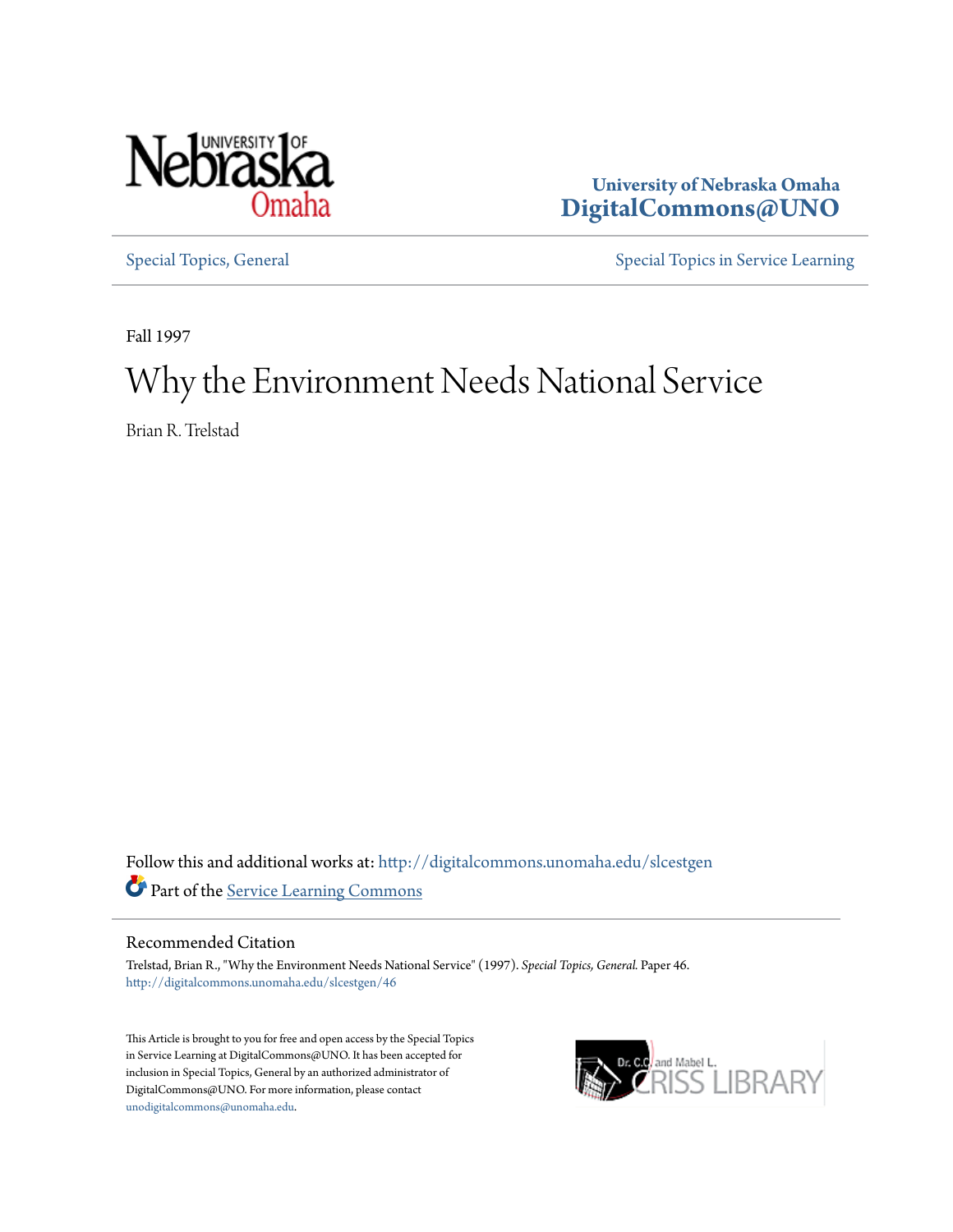## Why the Environment Needs National Service

**Brian R. Trelstad** 

"Houston, **we have a** problem. . . ."

On July 20, 1969, when "man" landed on the Moon, the United States achieved a remarkable scientific and technological breakthrough. "One small step for , . . man; one giant leap for mankind"; Neil Armstrong's voice crackled through Mission Control to the millions around the globe who were watching that moment, transfixed by their television sets. Everyone was watching. Everyone that is, but my mother-and the handful of other mothers around the globe who were giving birth at the same moment-to people like me, a generation of moon children.

Ushered into the promise of new technological solutions to environmental problems, my generation has been buffeted by continuing environmental crises. Professor Timothy Duane of the City and Regional Planning program at Berkeley, who lectures on the emergence of the current regulatory regime in the context of the success of our space exploration programs, has directed our attention to Love Canal, the spontaneous combustion of the Cuyahoga Rwer, the oil embargo of 1973 and consequent failure to develop an adequate public transportation response to a potential natural resource shortage, Three Mile Island, the Exxon Valdez spill, and environmental racism, to name a few. Our nation's inability to tackle environmental problems has brought us to the point where the environmental questions are less of an issue than the mechanistic framework we use to approach these problems. In short, it is **as** if we are radioing to our own "Houston," our environmental control and command center, "we have a problem." We are stuck in a positivist approach to environmental problem solving when we need a new and more integrated approach that respects the interdependence of values, knowledge, and the environment.

This article argues first that the environmental movement needs to recognize the strengths and weakness of science in environmental policymaking;

<code>MATIONAL CIVIC REVIEW, vol. 86, no. 3, Fall 1997  $\circ$  Jossey-Bass Publishers 219  $\,$ </code>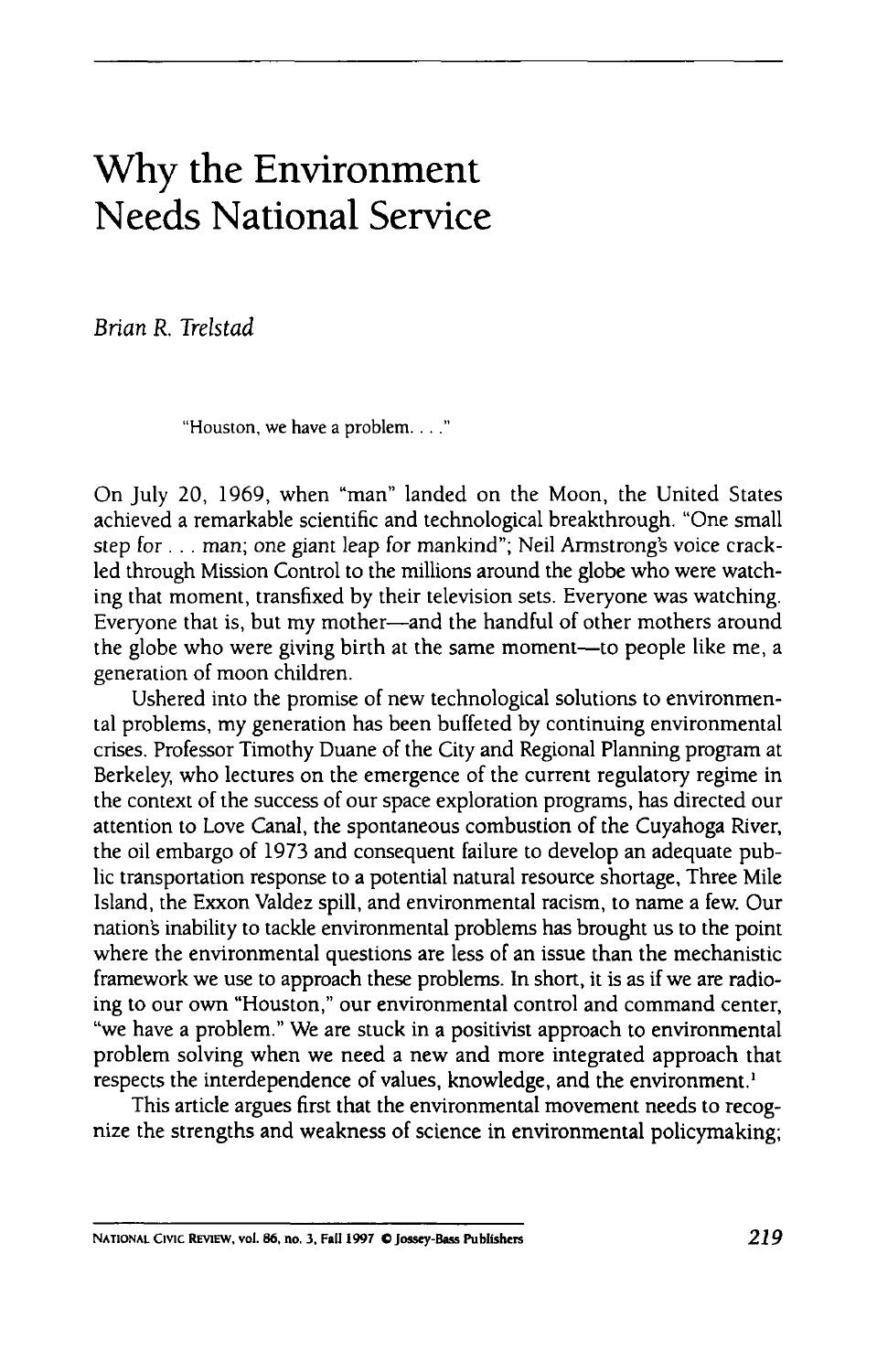second, that although we need not reject science, we must explore new ways of problem solving, including but not limited to national service; and third, that we need to keep the environment integral to all national service programs and all efforts of civic revitalization. By drawing on my own personal experiences in the environmental service field, I underscore the role that young people can play in the American environmental and national service movements, particularly by challenging our orthodox thinking with creative and diverse solutions to long-standing problems. The process of building a constituency of young people who understand environmental problems at the community level may turn out to be more important than the scientific advancements that we also need to reverse our present and unsustainable course.

#### **The Limits of Science in Environmental Policy**

Very rarely in debates about environmentalism do people look to the past. All too often, we are riveted on the present crisis and can only hope for future scientific advances that will solve our current problems. Before writing about the limits to science, I think it important to describe some of the essential events of the last century that have led us to where we are today

In 1893, Frederick Jackson Turner pronounced the close of the American frontier. Without the possibility of further expansion (and exploitation) westward, the leadership of our country realized the need to manage our natural resources more efficiently. The creation of the Forest Service (in 1879, reorganized in 1900) and the National Park Service (1916) during the Progressive Era established these agencies as scientific managers of our nation's resources. "Conservation, above all, was a scientific movement and its role in history arises from the implications of science and technology in modern society," wrote Samuel Hays in establishing how the history of the conservation movement was distinct from the contemporary moral overtones that had begun to be associated with the term "conservation" in the early 1960s.<sup>2</sup> Aldo Leopold, if not the father of modern environmentalism then certainly part of its pantheon, was a distinguished scientist who began to weave ethical considerations into his writing, but he could not replace the primacy of science with ethics as the framework for resolving the nation's increasing environmental problems. The environmental regulations and agencies that emerged from the 1960s and early 1970s, including the National Environmental Policy Act, the Clean Air Act, the Clean Water Act, and the Endangered Species Act, all put inordinate faith in the ability of science to define, regulate, and solve environmental problems.

**A** quarter of a century later, it is clear that this approach has limits. The problem is not with science per se, but with a scientific approach that transforms one tool (among many) into the framework for decision making, a framework that precludes morality or politics from entering into the discussion about the right decision or the "truth." Arthur Maass argues that this "scientific elitism" has characterized the conservation movement through the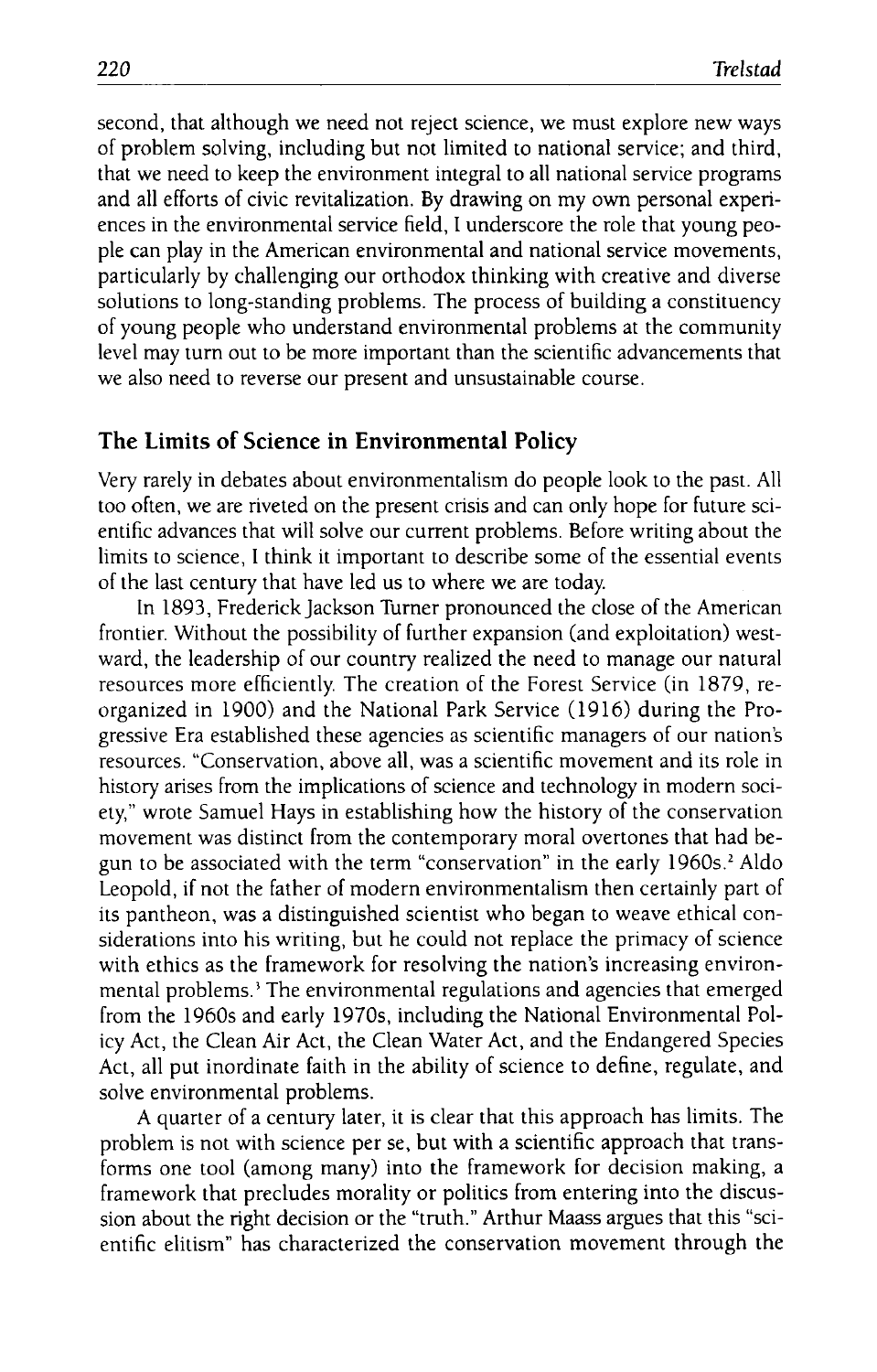1960s, with broader discretion over decisions placed in the hands of experts and out of the reach of lay people, including elected representatives.' Scientific dogmatism controls decisions by limiting those who have access and imposes "scientific solutions" on society. Dogmatic science is the methodology of the Army Corps of Engineers (and their century of scientifically precise, but failed, flood management strategies), tobacco companies, and authoritarian regimes. As David Orr writes, "The problem with scientific fundamentalism is that it is not scientific enough. It is rather a narrow-gauge view of things that is ironically unskeptical, which is to say, unscientific, about science itself and the larger social, political, economic, and ecological conditions that permit science to flourish in the first place."i

The problem, simply stated, is not with the power of science, but when it becomes the science of power. When the freedom of scientific inquiry is transformed into the rigidity of scientific planning, and when inductive and descriptive science creates deductive and prescriptive policies, we run the risk of placing too much stock in universal rules of science that may not apply in every environment or social context. The beauty of the natural sciences is that atomism (separating distinct pieces from the whole for better understanding) and mechanism (identifying direct causal relationships) work well in closed systems, but our environmental problems exist at the nexus of open and interconnected economic, natural, and social systems. The natural sciences have a certain predictability and replicability that the social sciences-those with "physics envy," including economics, political science, and sociology-simply do not have. When science leaves the lab and enters the realm of policy, it needs to do so not as the dominant approach but cognizant of both its limits and of the broader values that guide society.

More recently, however, another kind of science has played an equally important but contrasting role in environmental protection. What I loosely call "liberation science"—the rigorous science of the underdog in the face of unbending authority-has been the hallmark of some of the environmental movement's most prominent watershed events in the last few decades. Consider Rachel Carson's **Silent** Spring, which brought to the nation's attention the problems with pesticides. In the face of a withering attack from industry, including challenges to her legitimacy as a scientist, Carson held firm and continued to reinforce her main points: that science had been removed from a larger public policy framework and that "science could be purchased and corrupted."<sup>o</sup> In the 1990s, the work of sociologist Robert Bullard has documented the persistent siting of toxic waste in low-income African American communities, adding scientific support to the grassroots environmental justice movement's claims of environmental and social inequality.'

In a democratic process, liberation science can be used to challenge prevailing beliefs, question institutional authority, and offer viable alternatives to long-standing problems. This kind of science recognizes that the sciences, especially the social sciences, are not objective; rather they are caught in an undeniably subjective web of social institutions that allow rational inquiry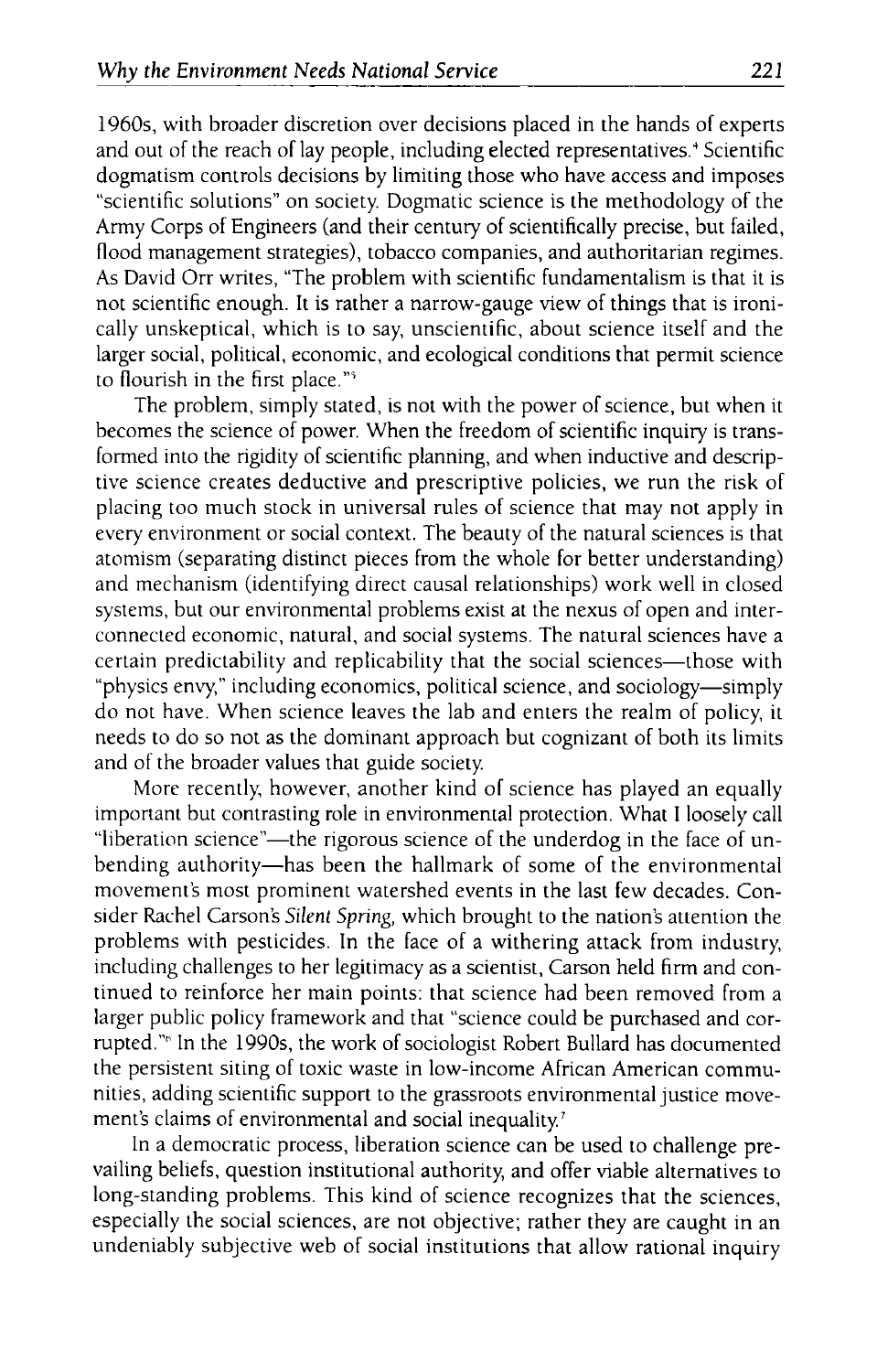within an irrational context, one fraught with the accidents of history, the passion of disciplinary rivalry, and the whims of public interest. Recognizing the role of science in society **as** one tool among other political, economic, and moral methods of inquiry is important for the future of environmental protection.

Continued adherence to the model of dogmatic science, however, limits scientists and policymakers to making only marginal changes in a social and institutional framework that may be fundamentally flawed. The environmental movement today is still primarily characterized by a narrow scientific interpretation of environmental protection. But an emerging group of leaders, including some younger environmentalists, is working on the much broader and difficult challenge of weaving economic sustainability and social justice into the tapestry of environmental-quality issues. Without this moral recommitment to understanding these connections, we are in danger of simply rearranging the deck chairs on the *Titanic.* The key, however, is to use science-as one among all of the tools that we have at our disposal-in a way that moves us beyond meaningless holism to a more rigorous understanding of the integration of environment, development, and justice.

### **Why the Environment Needs National Service**

Enter the concept of national service. Environmental service programs are rooted in the New Deal's Civilian Conservation Corps, which operated from 1933 through 1942 and employed over two million young men in building the infrastmcture of our state and national parks. In the last fifty years, cycles of federal support for national service have provided successive generations with the opportunity to serve their country as stewards of the environment. The latest iteration of national service, the AmeriCorps program created in 1993 by the Clinton administration, features over six thousand young people serving in close to three hundred environmental service sites across the country. In addition to direct service activities, the programs offer varying levels of service learning, or a formal connection between the service experience and individual learning.

In contrast with the earlier versions of environmental service, where program priorities were established centrally by federal and state agencies (consistent with Maass's concept of scientific elitism), national service programs today are designed by communities in response to their self-identified needs. AmeriCorps (and a parallel wave of environmental service learning programs on college campuses) can help address some of the shortcomings in our current approach to environmental problem solving in three ways: first, by unleashing the energy and creativity of young people to approach and solve problems in unconventional ways; second, by allowing a diversity of approaches to flourish, rather than relying on a few best practices; and third, by building a constituency of young people who understand the causes of, and solutions to, environmental problems firsthand.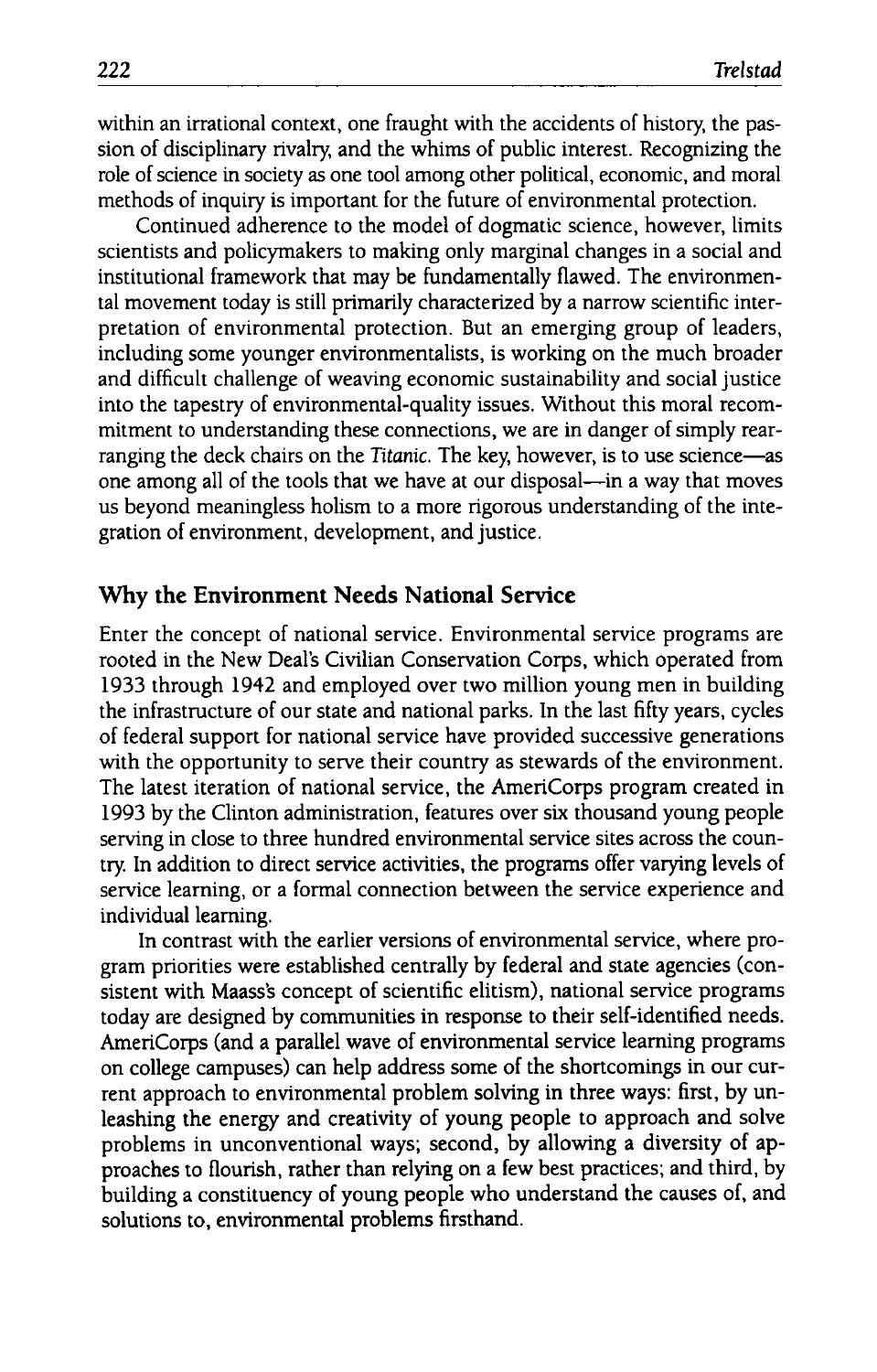In my own experience with, and observations of, service learning projects, creative solutions that have defied seasoned experts often emerge because reasonably intelligent young people ask basic questions that fall slightly "outside the box." **As** an undergraduate in college, the student environmental group I cochaired approached the director of the university's physical plant to ask what could be done about campus energy consumption. After several meetings discussing the campus's growing energy demand, and after batting around possible technical solutions to the problem, the students came up with a radical idea: publicize each dormitory3 energy consumption patterns and award prizes to the dorm that saves the most. With a modest budget of \$5,000 and the full support of the administration, the Ecolympics was born. Using existing data, we created a public information campaign that reached 95 percent of Harvards students and rewarded the most energy-efficient houses with free Ben & Jerry's ice cream parties. Six months later, the university had saved **17** percent of its energy, and close to \$500,000. The model was successful enough to be exported (and adapted and improved) at about two dozen colleges across the country, but no more.

The limited spread of the Ecolympics illustrates my second point: creativity generates a diversity of new approaches, posing innovative solutions to old problems. I learned the hard way that a single best practice or a deductive model that fits all situations is inadequate for the complexity of problems we face in the multiplicity of communities we live in. When I first started to work at the Center for National Service and the Environment (the national training and technical assistance center for environmental service programs), I wanted to find the two or three environmental service activities that had universal value in every community. 1 was looking for the "silver bullets" that could make an irrefutable difference wherever they were adopted. I wanted to find a community garden design such that whatever community you worked in, creating a garden would transform a vacant lot into an urban oasis, displacing drug dealers, improving social interaction, and enhancing the environment.

The universal best practices continue to elude me. What I found instead were three dozen programs working on community gardens in as many cities, each with different goals, procedures, and partnerships. I also found a dozen corps working with the forest service on twelve unique projects, two dozen watershed restoration projects, ten lead abatement projects, and so on. After grasping that people were not doing the same thing and that they were not looking for the answer from on high, I realized that instead of a single model to apply in every case, we need more examples of success stones for other communities to draw upon in diverse situations.

The value of having unique approaches to environmental problems goes beyond simply improving the way we protect the environment of our communities. Unique approaches designed in the community, often led by young people, build a constituency for environmental protection that recognizes the limits of command-and-control regulation and understands the complexity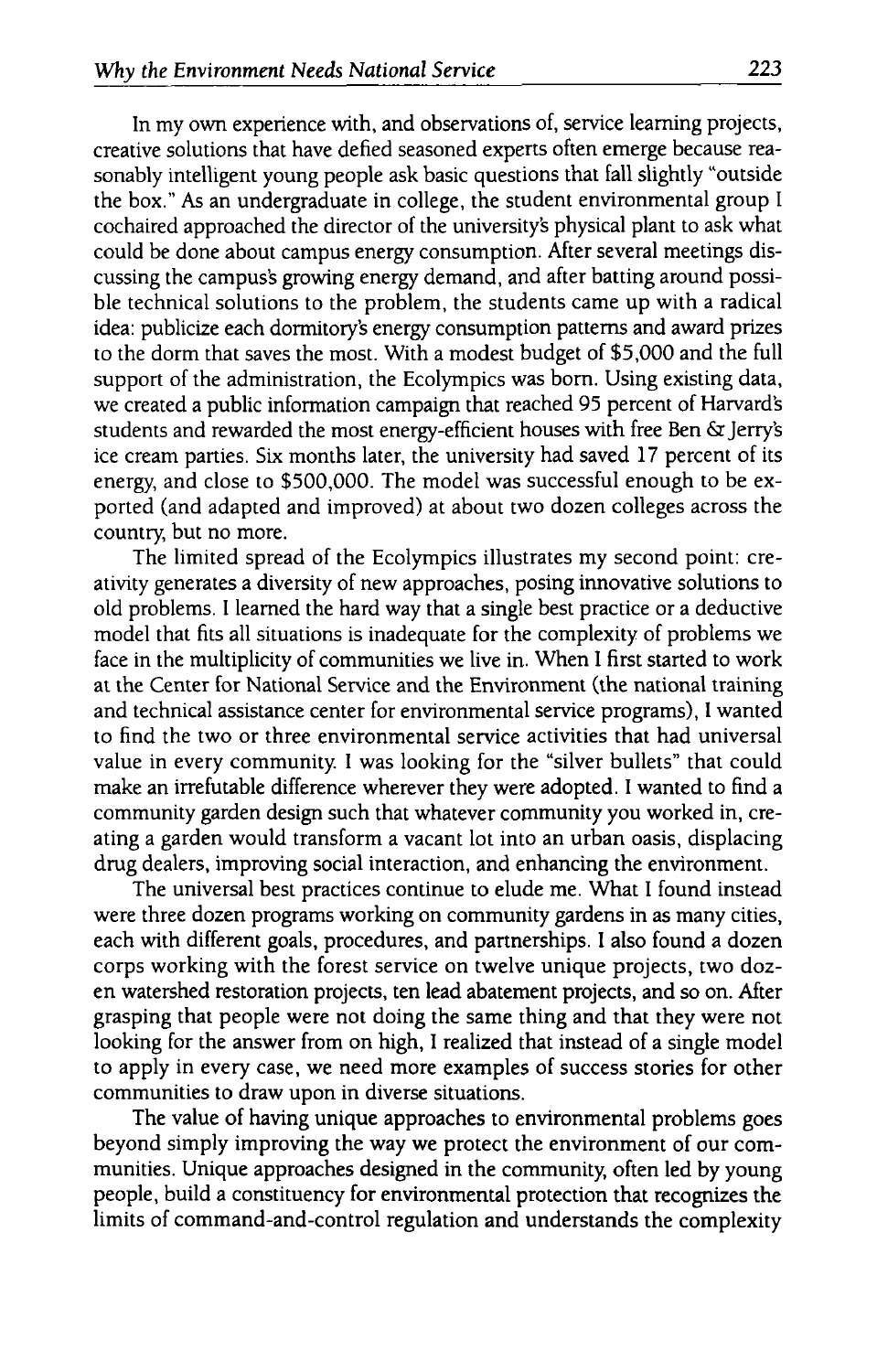and nuance of community-based solutions. Environmental historian Donald Worster writes that the "promotion of democracy, defined as the dispersal of power into as many hands as possible, is a direct and necessary, though perhaps not sufficient, means to achieve ecological stability."<sup>8</sup> That dispersal of power requires that enough capable hands exist who understand the environment and its relationship to our communities; it requires a generation of AmeriCorps graduates who have grappled with the integrated nature of environmental problems. This constituency of environmentally literate young people will be able to navigate the complex web of community dialogue, scientific information, policy questions, and moral choices that our country will face over the next several decades.

### **Why National Service Needs the Environment**

If we accept the idea that service should be at the heart of environmental protection, then we must also accept the argument that the environment must be at the heart of service. While national service programs seek to "build stronger communities," they fail to realize the fundamental role that the environment plays in defining Communities. In a brief literature review of some of the best service learning curricula that I have come across, I was disappointed at how marginal the environment was in the civic lessons being taught. The environment is treated as one narrow political constituency, rather than a central factor in framing the history, economics, and culture of a community. For example, the Close Up Foundation's Action for Citizenship Today, one of the most well-respected teacher's guides to civic education (and used by hundreds of national service programs), makes only oblique references to the environment. John McKnight's community-asset mapping technique leaves very little room for identifying environmental assets as defining elements of a community's "capital." These and other service learning methodologies presuppose that every American community has emerged from a homogenous plane of green trees, blue skies, and fields of golden wheat.

This belief in an undifferentiated landscape does a disservice to students and young people who really want to understand how their communities work and what it takes to "rebuild" them. Our service learning and civic curricula are in danger of becoming as narrow and compartmentalized as the rigid framework of the dogmatic social and natural sciences described above. Without change, our future will have political scientists writing civics textbooks, natural scientists developing environmental studies, and a cadre of service learning "professionals" developing narrow and specialized service programs that fail to integrate fundamentally interconnected ideas. The future of the environmental and national service movements lies in recognizing that our communities and the environment are far too complex to be reduced to simple models or a handful of single-issue case studies.